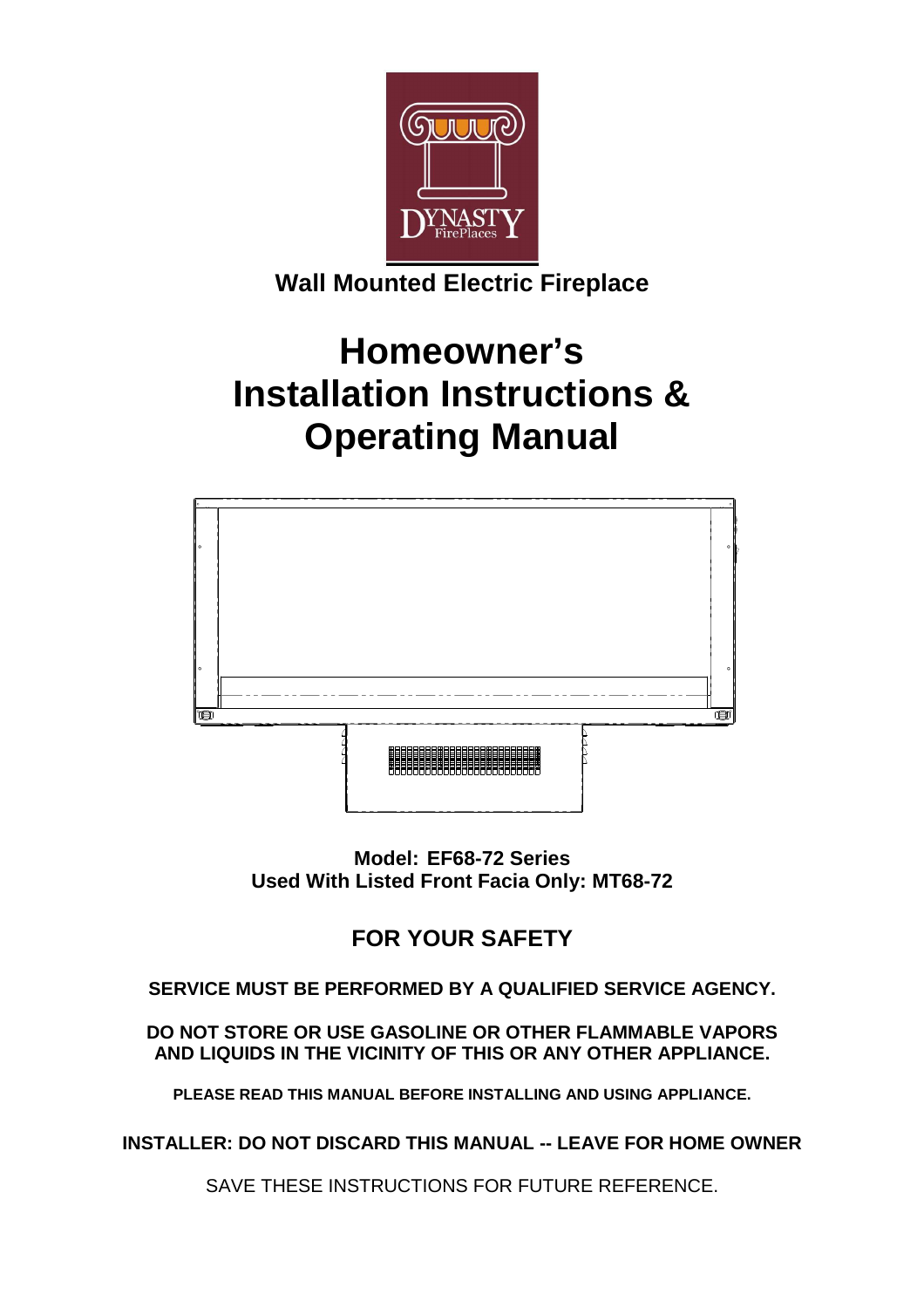# **IMPORTANT INSTRUCTIONS**

When using electrical appliances, basic precautions should always be followed to reduce the risk of fire, electrical shock, and injury to persons including the following:

- 1. Read all instructions before using this appliance.
- 2. This appliance is hot when in use. To avoid burns, do not let bare skin touch hot surfaces. If provided, use handles when moving this appliance. Keep combustible materials, such as furnitures, pillows, bedding, papers, clothes and curtains at least 3 feet (0.9m) from the front of this appliance.
	- **WARNING: In order to avoid overheating , do not cover the heater. It can not be used in wardrobe.**
- 3. CAUTION: Whenever the heater is left operating and unattended, extreme caution is necessary if children or invalids are nearby.
- 4. The appliance is not be used by children or persons with reduced physical, sensory or mental capabilities, or lack of experience and knowledge, unless they have been given supervision or instruction.
- 5. Children should be supervised to ensure that they do not play with the appliance.
- 6. If possible, always unplug this appliance when not in use.
- 7. Do not operate any heater with a damaged cord or plug or after the appliance malfunctions, or if it has been dropped or damaged in any manner.
- 8. If the supply cord is damaged, it must be replaced by the manufacturer, its service agent or similarly qualified persons in order to avoid a hazard.
- 9. Any repairs to this fireplace should be carried out by a qualified service person.
- 10. Under no circumstances should this fireplace be modified. Parts having to be removed for servicing must be replaced prior to operating this fireplace again.
- 11. Do not use outdoors.
- 12. This heater is not intended for use in bathrooms, laundry areas and similar indoor locations. Never locate this appliance where it may fall into a bathtub or other water container.
- 13. Do not run cord under carpeting. Do not cover cord with throw rugs, runners or the like. Arrange cord away from traffic areas and where it will not be tripped over.
- 14. To disconnect this appliance, turn controls to the off position, then remove plug from outlet.
- 15. Connect to properly grounded outlets only.
- 16. This appliance, when installed, must be electrically grounded in accordance with local codes or, in the absence of local codes, with the current CSA C22.1 Canadian Electrical Code or for U.S.A installations, follow local codes and the National Electrical Code, ANSI/NFPA NO.70.
- 17. There is a thermostat limiter inside the heater. When the inner temperature over-heats or abnormal heating occurs, the thermostat protective device will cut-off the power supply to avoid damage to the fireplace or risk of fire.
- 18. The heaters must not be located immediately below a socked-outlet.
- 19. Do not insert or allow foreign objects to enter any ventilation or exhaust opening as this may cause an electric shock or fire, or damage the appliance.
- 20. To prevent a possible fire, do not block air intakes or exhaust in any manner. Do not use on soft surfaces, like a bed, where opening may become blocked.
- 21. This appliance has hot and arcing or sparking parts inside. Do not use it in areas where gasoline, paint or flammable liquids are used or stored. This fireplace should not be used or stored. This fireplace should not be used as a drying rack for clothing. Christmas stockings or decorations should not be hung in the area of it.
- 22. Use this appliance only as described in the manual. Any other use not recommended by the manufacturer may cause fire, electric shock or injury to persons.
- 23. Avoid the use of an extension cord because the extension cord may overheat and cause risk of fire. However, if you have to use an extension cord, the cord must be No.14

AWG minimum size and rated not less than 1875 Watts. The extension cord must be a three wire cord with grounding type plug and cord connection. The extension cord shall not be more than 20 feet (6m) in length.

24. See directions in Figure 1.

This heater is to be used on a 110 / 120 V, 15 AMP, grounded circuit. Do not use in an outlet controlled by a switch or dimmer switch. The cord supplied with the heater, has a 3 blade plug, the round pin on the plug is for grounding purposes. If a 3 slot receptacle is not available, an adapter must be used, and the adapter must be properly grounded to the outlet box. Avoid plugging other appliances into the same circuit as heater.

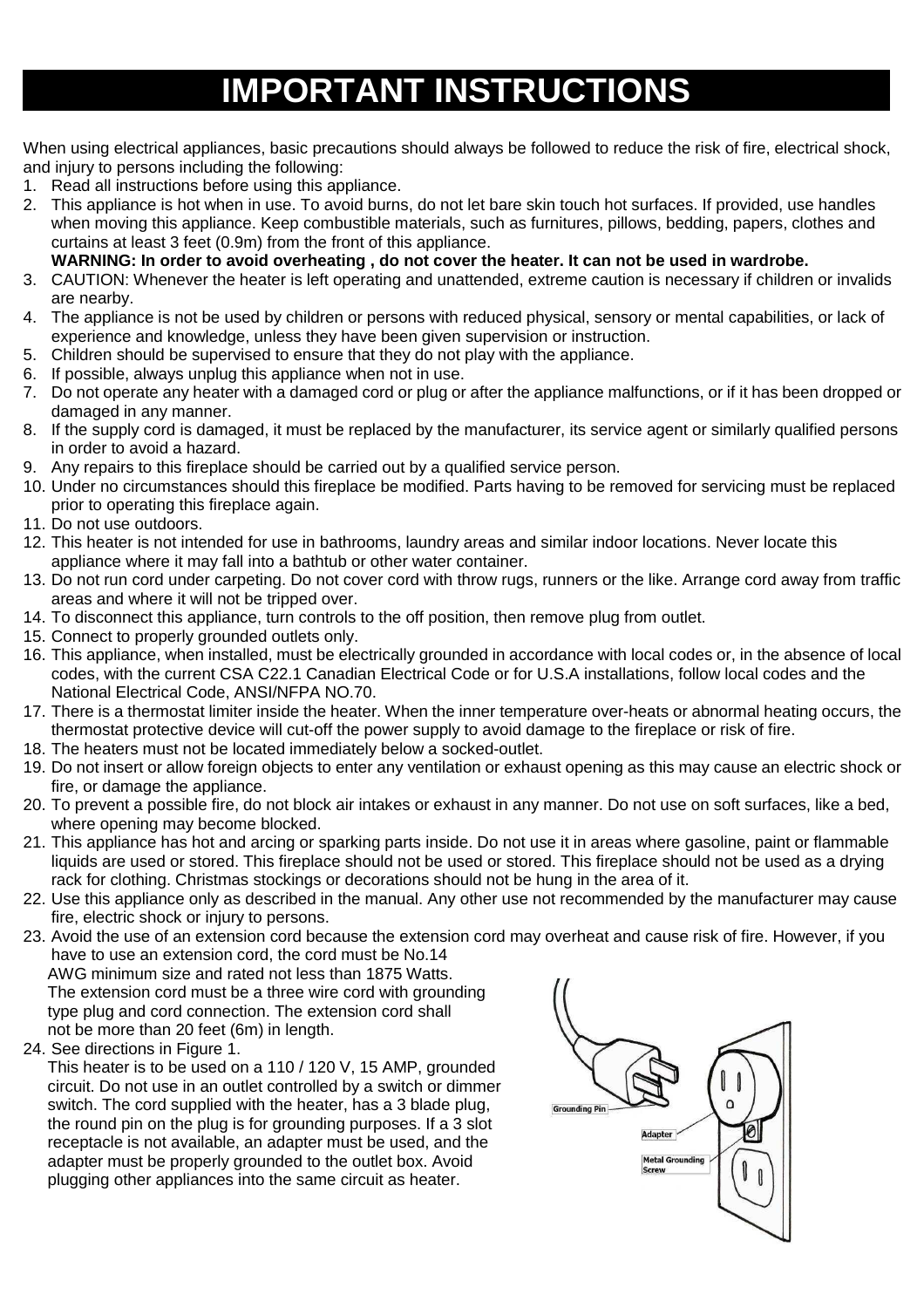# **INSTALATION INSTRUCTION**

### **PACKAGE CONTENTS**

| Part             | <b>Description</b>               | Qty            | <b>Picture</b>          | Remark                                                 |
|------------------|----------------------------------|----------------|-------------------------|--------------------------------------------------------|
| $\mathbf{1}$     | <b>Wall Mounting Bracket</b>     | $\mathbf 1$    |                         |                                                        |
| $\overline{2}$   | Fireplace Engine                 | 1              |                         |                                                        |
| $\sqrt{3}$       | <b>Fireplace Front</b>           | 1              |                         |                                                        |
| 4                | <b>Remote Control</b>            | $\mathbf{1}$   | <b>BOOM</b><br>3000 200 |                                                        |
| 5                | <b>Battery</b>                   | $\overline{2}$ |                         |                                                        |
| 6                | <b>Instruction Manual</b>        | $\mathbf 1$    |                         |                                                        |
| $\overline{7}$   | Plastic Wall Plug                |                |                         | 6pcs for EF68/69<br>8pcs for EF70/71<br>10pcs for EF72 |
| 8                | $ST5\times 40$<br><b>Screw</b>   | 4              |                         | 6pcs for EF68/69<br>8pcs for EF70/71<br>10pcs for EF72 |
| $\boldsymbol{9}$ | Bolt $M4 \times 8$               | $\overline{2}$ |                         |                                                        |
| 10               | $M5 \times 10$<br><b>Bolt</b>    | $\mathbf{2}$   |                         |                                                        |
| 11               | White Stones (set)               | $\mathbf{1}$   |                         | Only used for<br>fireplace with<br>pebbles.            |
| 12               | Clear Resin Faux Stones<br>(set) | $\mathbf{1}$   |                         | Only used for<br>fireplace with<br>pebbles.            |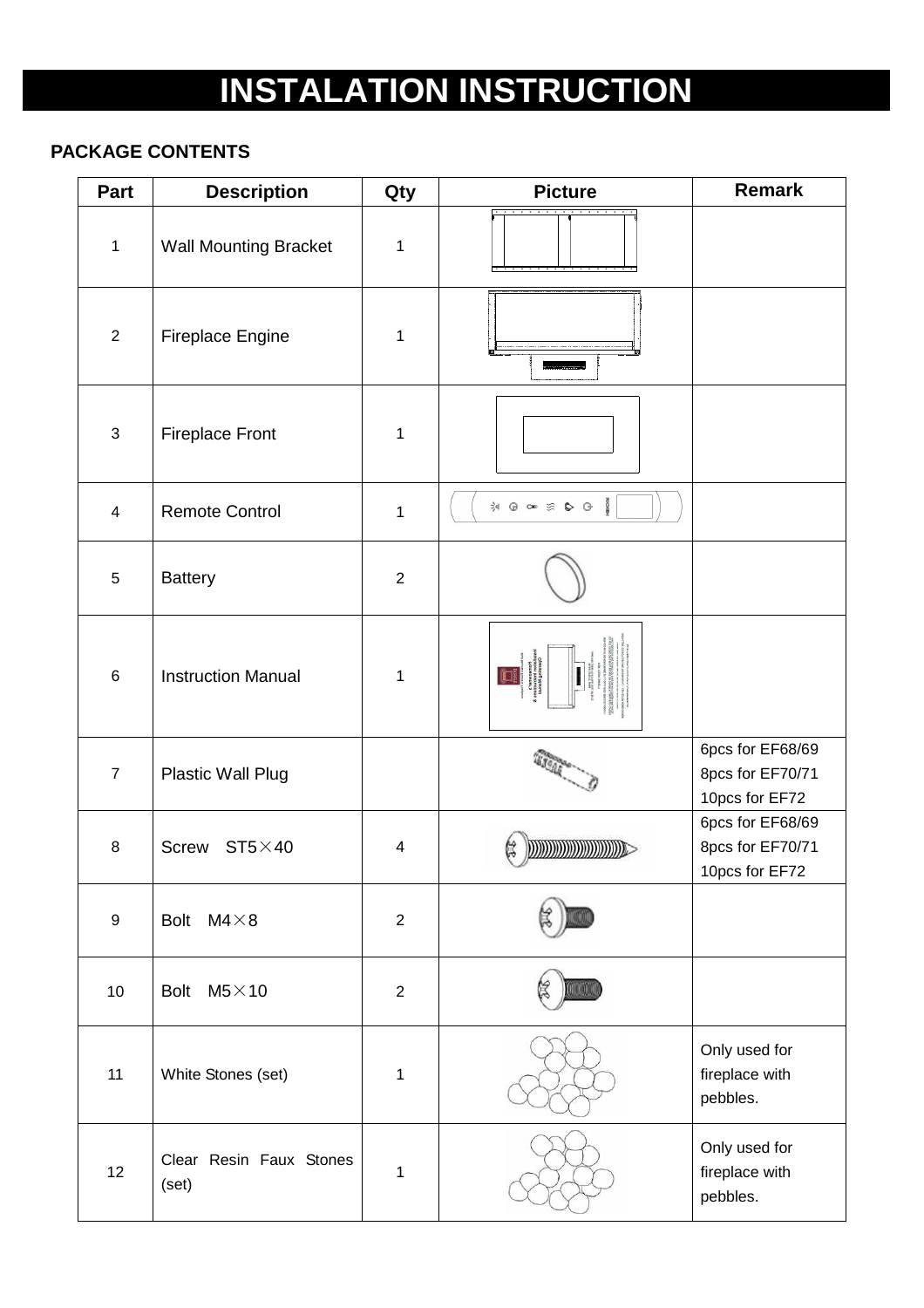### **TOOL REQUIRED**

Magnetic Phillips Screw Driver Rotary Hammer



### **UNPACKING THE ELECTRIC FIREPLACE**

**WARNING!** Do NOT use this Electric Fireplace if any part has been under water. Immediately call a qualified service technician to inspect and to replace any part of the electrical system if necessary. Keep plastic wrapping away from children.

- Open the packaging carefully and remove the foam.
- Remove and discard the plastic bag.
- Be responsible when handling the packing materials.
- Keep the original packaging for future transport and/or storage.
- Check all accessories are got before you keep the packing.

### **LOCATING YOUR ELECTRIC FIREPLACE**

Your new electric fireplace may be installed virtually anywhere in your home. However, when choosing a location ensure that the general instructions are followed. For best results, install out of direct sunlight. Power supply service must be either completed or placed within the electric fireplace prior to finishing to avoid reconstruction.

**WARNING !** Keep drapery and other furnishings at least 3ft /0.9m from the front and sides of the electric fireplace.

#### **Clearance to Combustibles**



Fig. 1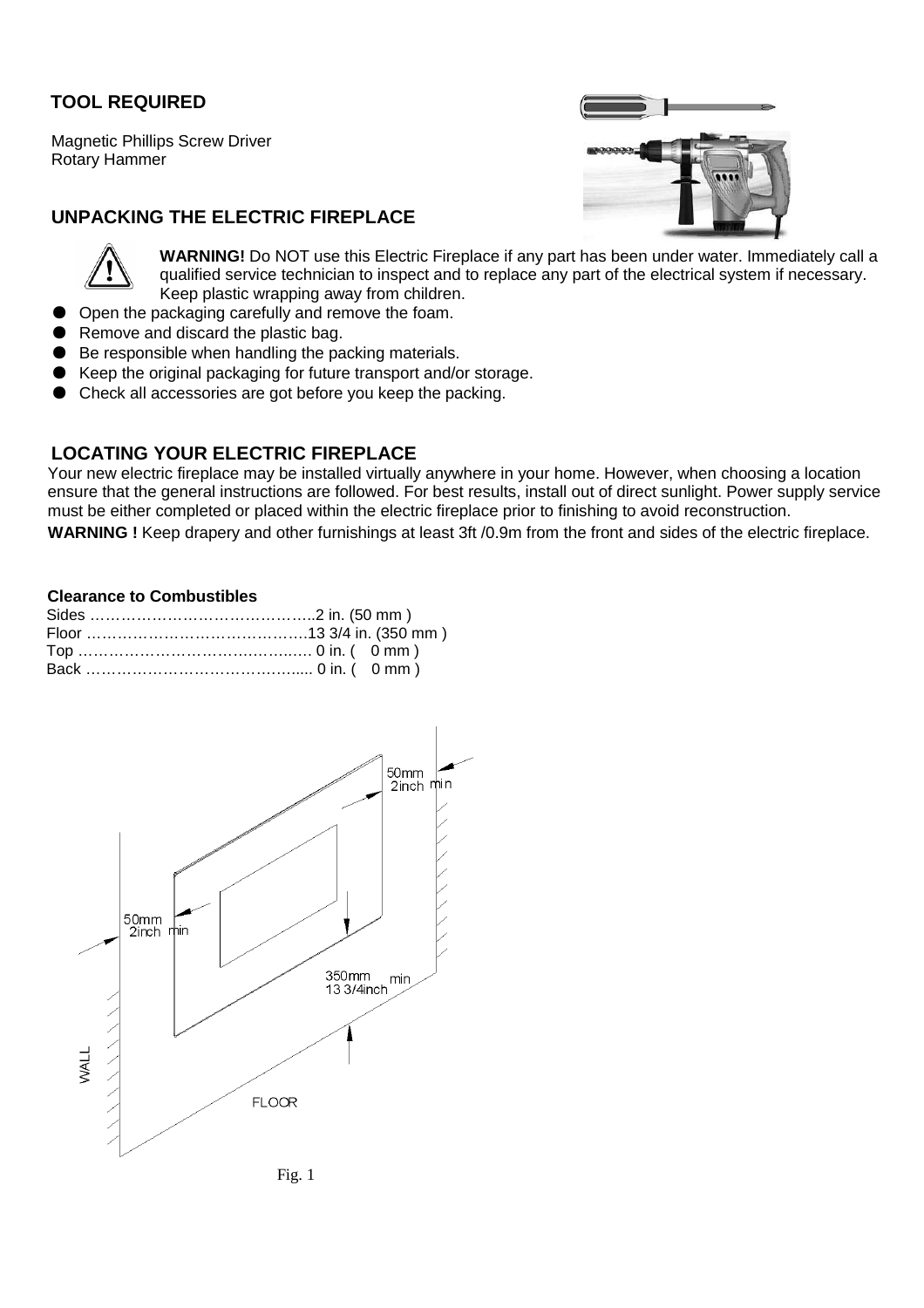### **INSTALL YOUR FIREPLACE**

#### **Install your fireplace**:

- Open the box and take out the wall mounting bracket.
- Choose a solid and plain wall and then put the bracket on the position where you want to install the fireplace. Mark the 6/8/10 holes by a pen from the holes on the bracket. (Fig. 2)
- Drill the marked position using a suitable sized drill bit for the chosen fixings.
- Take away the bracket and then drill 6/8/10pcs  $\Phi$ 8 holes on the wall. Put the plastic wall plug into the hole. (Fig. 3) If the wall is solid wood, it is no needed to drill the holes on the wood and no needed of the plastic wall plug.
- Fix the bracket by 4pcs  $5 \times 40$  screws (Fig. 4)
- Hang the fireplace on the hooks at top and push the fireplace into the bracket and then fix it by 2pcs M5 $\times$ 10 screws. (Fig. 5)
- For pebbles version, arrange the white & clear faux stones along the inset window ledge at the front of the firebox.
- Install the fireplace front as picture. (Fig. 6) Fix the fireplace front by 2pcs  $M4\times8$  screws
- Connect the cable of backlights on the frame assembly to that on the engine.











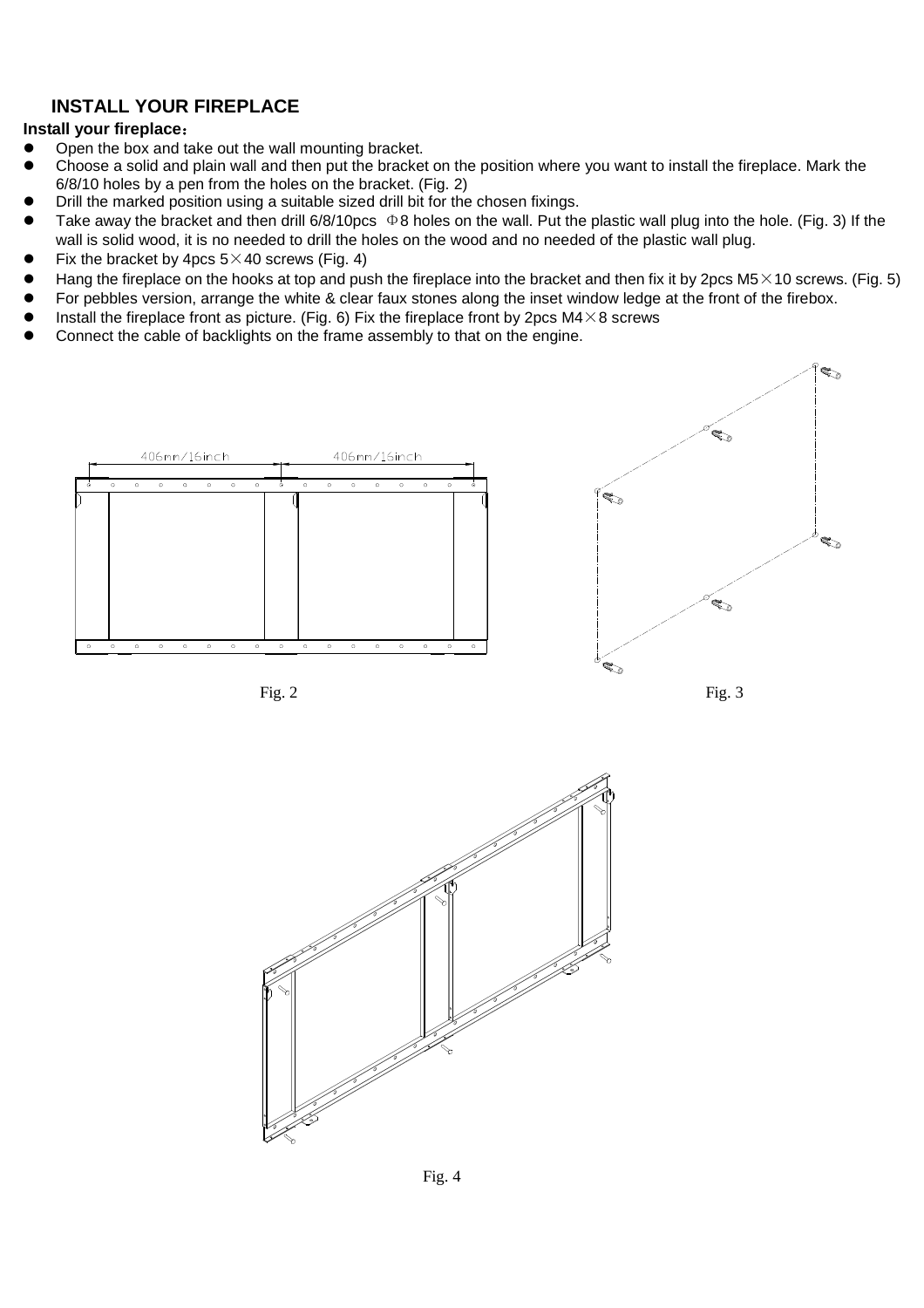

Fig.  $5$  Fig.  $6$ 

## **ELECTRICAL CONNECTION**

A 15 AMP, 120 Volt, 60 Hz circuit with a properly grounded outlet is required. The unit comes standard with 6 feet (1.8 m) three wire cord, exiting from the rear of the fireplace. Plan the installation to avoid the use of an extension cord. Preferably, the fireplace will be on a dedicated circuit as other appliances on the same circuit may cause the circuit breaker to trip or the fuse to blow when the heater is in operation.

## **CLEANING TRIM**

Clean the metal trim using a soft cloth, slightly dampened with citrus oil based product and buff with a clean soft cloth. DO NOT use brass polish or household cleaners as these products will damage the metal trim. Citrus oil based products can be obtained at supermarkets or hardware stores.

# **MAIINTENANCE**

### **WARNING: ALWAYS UNPLUG THE CORD BEFORE MOVING OR SERVICING. DO NOT IMMERSE HEATER IN WATER!**

- Always turn OFF the heater and disconnect the cord from the electrical outlet before cleaning your heater.
- Light accumulated dust may be removed from the heater with a soft cloth or vacuum cleaner.
- Wipe the exterior surfaces of the heater occasionally with a slightly damp cloth (not dripping wet) using a solution of mild detergent and water. Dry the case thoroughly before operating the heater.

**Caution:** Do not allow water to run into the interior of the heater as this could create a fire or electric shock hazard.

- The fan motor is factory lubricated for life and will not require further lubrication.
- Store heater in a clean dry place when not in use.

**Warning:** Any other servicing needed must be performed by an authorized service representative. Do not attempt to service the unit yourself.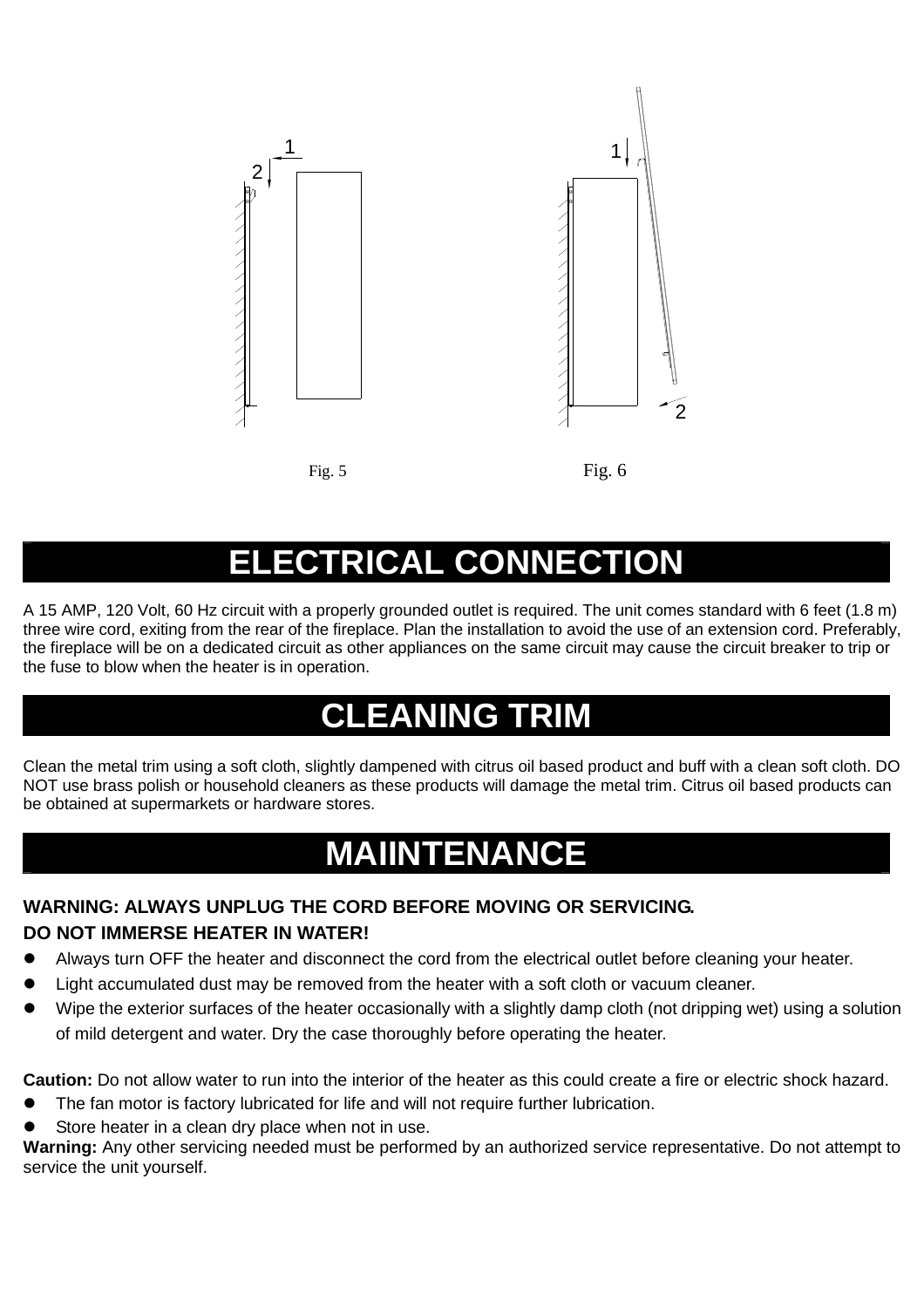# **OPERATING INSTRUCTION-CONTROL FUNCTIONS**

This appliance can be operated by both remote control and manual button. Once the unit has been properly connected to an earthed electrical outlet, turn on the main power switch located on the left hand side of the appliance. A beep should be heard when the power is first applied.



CAUTION ! The unit's power cord must be connected to a properly grounded and protected 120V outlet. Always use ground fault protection where required by the electrical code.

 WARNING! Do not operate the unit if it is damaged or has malfunctioned. If you suspect the unit is damaged, please call a qualified service technician to inspect and to replace any part of the electrical system If necessary.

**NOTE!** To use both remote and manual function. As the main power switch must be in "ON" position.



### ● **Operating by Manual Button**

#### **MANUAL ON/OFF SWITCH**

This switch turns heater on/off, and permit / prohibits use of remote and panel push buttons.

#### **FLAME BUTTON**

The fire has four flame effects, by pressing the flame effect button the unit will cycle through each effect.

### **HEATER BUTTON**

Press once turns 750W power on. (Pilot lights illuminated ●○) Press again turns 1500W power on (Pilot lights illuminated ●●) Press third time turns heater off. (Pilot lights illuminated ○○)

- **Operating by Remote Handset**
- **Make sure the battery are installed properly in the remote control.**
- **The effective range of the remote control is up to 4 meters or 13 feet.**

### **Multifunction Infrared Remote Handset**

|                      | <b>ICON</b> | <b>TITLE</b>      | <b>FUNCTION</b>                                                                                                                                                                                                                                                                                   |
|----------------------|-------------|-------------------|---------------------------------------------------------------------------------------------------------------------------------------------------------------------------------------------------------------------------------------------------------------------------------------------------|
|                      |             | <b>POWER</b>      | Press once turns appliance on. Press again turns appliance off.                                                                                                                                                                                                                                   |
|                      |             | <b>FLAME</b>      | The fire has four flame effects, by pressing the flame effect button the<br>unit will cycle through each effect.                                                                                                                                                                                  |
| RICHEN<br>ტ<br>♤     |             | <b>HEATER</b>     | Press once turns 750W power on. (Pilot lights illuminated $\bullet$ O)<br>Press again turns 1500W power on (Pilot lights illuminated $\bullet\bullet$ )<br>Press third time turns heater off. (Pilot lights illuminated $\circ \circ$ )                                                           |
| \$S<br>$\bf{g}$<br>Θ |             | <b>TEMP</b>       | Digital display shows the TEMP setting $23\text{C}$ (default), with 14<br>settings circle from "OFF", "16°C" to "28°C".<br>The TEMP will increase by 1 $\mathbb C$ up to 28 $\mathbb C$ when press ed each time.<br>By pressing the TEMP for 3S, the digital display can show between<br>C and F. |
| 尕                    |             | <b>TIMER</b>      | Cycles from OFF, 0.5H, 1H, 2H, 3H, 4H, 5H, 6H, 7H, 8H, to 9H.                                                                                                                                                                                                                                     |
|                      |             | <b>BACK LIGHT</b> | By pressing the backlight button the unit will cycle through 14 effect it<br>including OFF setting.                                                                                                                                                                                               |